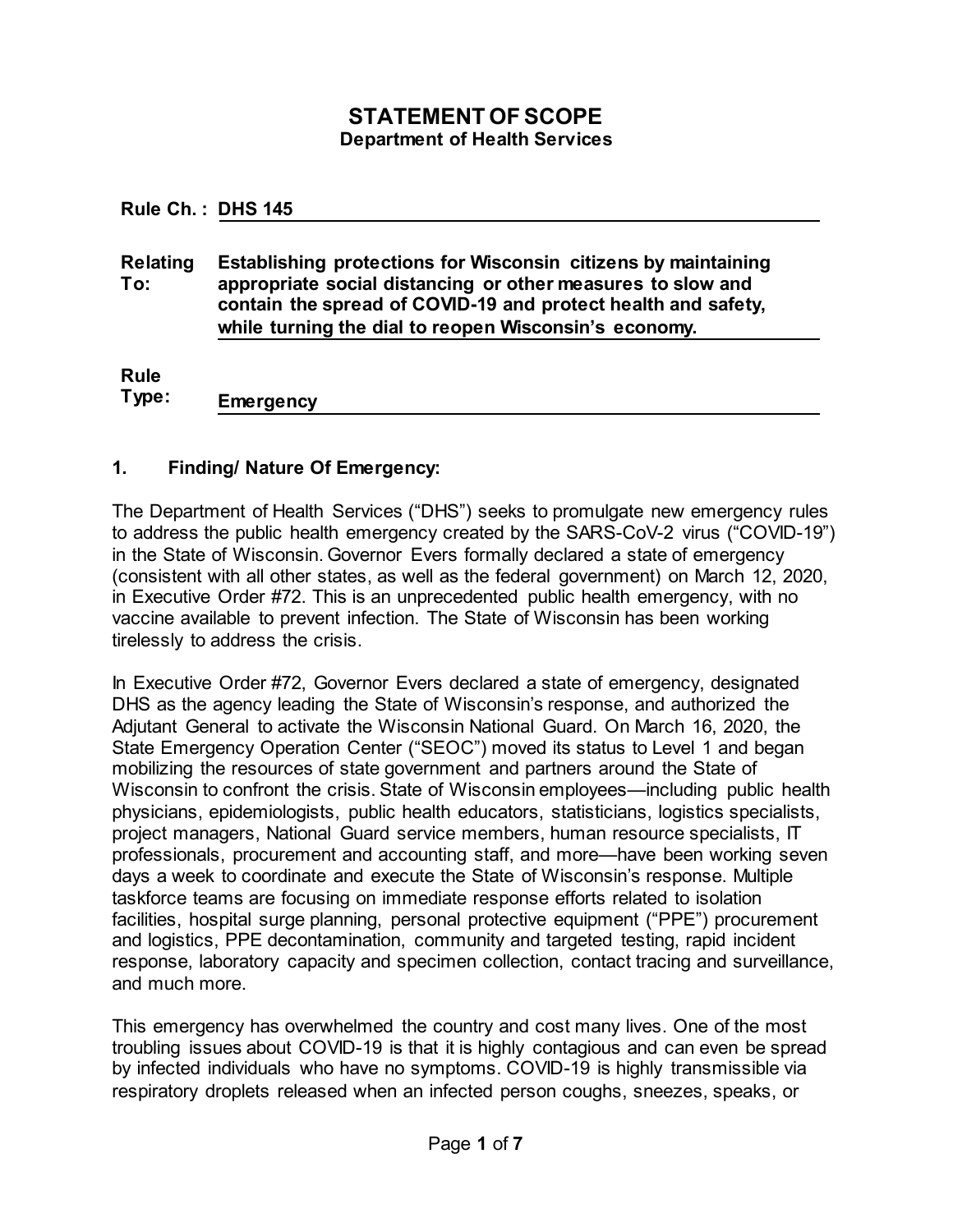breathes. Infectious particles—which again may be shed in large quantities by someone with no symptoms at all—can remain in the air and on surfaces for an extended period, but the precise duration remains unknown. Because there is no vaccine currently, the primary weapon that any state, including Wisconsin, has to control and minimize the spread of the disease is reducing the amount of physical contact between persons until sufficient mitigation strategies and techniques are fully in place. As a result, states and nations have implemented "social distancing" requirements as a key strategy for interrupting chains of transmission within communities. These requirements include limiting close contact between members of different households, encouraging people to stay home, maintaining six feet between people, frequently washing hands, covering coughs or sneezes, regularly cleaning high-touch surface, and not shaking hands.

Without such measures, COVID-19 infects communities at an exponential rate, with each infected person infecting between 2.2 to 3.6 other persons (by comparison, the H1N1 flu had a rate of 1.4 to 1.6). Almost 11,000 people have tested positive for COVID-19 in Wisconsin and more than 400 people have died so far. Nationally, more than 1.4 million people have tested positive for COVID-19 and more than 84,000 people have died from COVID-19 so far this year. By comparison, approximately 34,000 Americans died from influenza during the 12-month 2018-19 influenza season without any social distancing measures. Worldwide, more than 3.68 million people have tested positive for COVID-19 and more than 297,000 people have died.

In response to this worldwide pandemic, every state in the nation has declared a state of emergency. On March 24, 2020, Governor Evers and DHS Secretary Palm issued Emergency Order #12 ("Safer-at-Home Order") which instructed Wisconsin citizens to stay at home until April 24, 2020, with certain exceptions for essential activities and businesses. At that point, similar emergency orders had already been issued in many other states across the country, including in California, Delaware, Hawaii, Illinois, Indiana, Louisiana, Michigan, New Jersey, New Mexico, New York, Ohio, Oregon, Pennsylvania, Washington, and West Virginia. Currently, 41 other states have had such orders.

When the Safer-at-Home Order was issued on March 24, 2020, the number of Wisconsin citizens testing positive for COVID-19 was doubling every 3.4 days. By April 14, 2020, that rate of doubling had fallen to about every 12 days. It is evident that, absent the Safer-at-Home Order, uncontrolled spread of COVID-19 would have had a much more significant impact on public health in Wisconsin, with the most critical impacts falling upon frontline healthcare providers and Wisconsinites most susceptible to severe COVID-19 disease. It has been demonstrated that, when such uncontrolled spread has occurred in other places such as Spain and Italy, healthcare systems have had to ration resources, supplies of PPE and ventilators have been exhausted, and many healthcare workers have gotten sick and died.

On April 16, 2020, DHS issued Wisconsin's Emergency Order #28, which extended the Safer-at-Home Order ("Safer-at-Home Extension") through May 26, 2020. Emergency Order #28 followed the same general framework as the Safer-at-Home Order, while,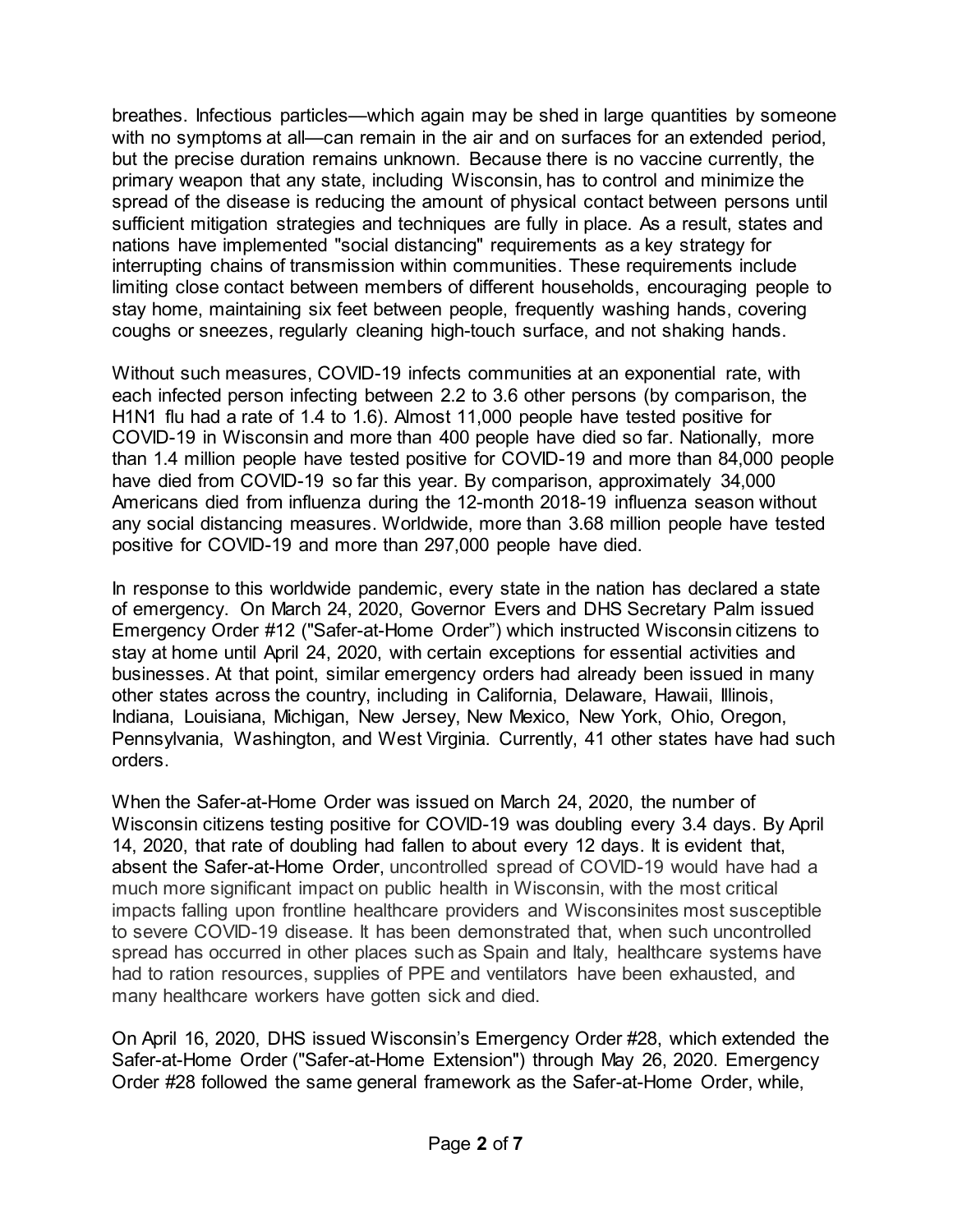based on risk, relaxing some restrictions so that more businesses may reopen and more activities may resume. With the Safer-at-Home Extension, Wisconsin became one of multiple states to extend such an order into mid-to-late May. Most notably, Wisconsin's neighboring states of Illinois, Michigan, and Minnesota have also done so.

On May 13, 2020, the Wisconsin Supreme Court issued a split decision in *Wisconsin Legislature v. Palm*, 2020AP765-OA. The majority opinion held that the Safer-at-Home Extension order was a rule subject to statutory emergency rulemaking procedures established by the Legislature. The Court also held that certain provisions in the Saferat-Home Extension went beyond what is authorized by particular subsections in Wis. Stat. § 252.02. The Court also indicated, however, that it was not defining the precise scope of DHS's authority under that statute.

The decision in *Wisconsin Legislature v. Palm* makes it necessary for DHS to engage in emergency rulemaking in order to address the ongoing public health crisis caused by the COVID-19 pandemic. and the public health crisis, DHS proposes emergency rulemaking in ch. DHS 145 to address the significant threat to Wisconsin citizens and attempt to bring the outbreak under control, while turning the dial toward reopening the economy. Without such emergency rules, the health care providers of Wisconsin could be overwhelmed and Wisconsin citizens subjected to additional and preventable sickness, suffering, and death.

# **2. Detailed Description Of The Objective Of The Proposed Rule:**

The proposed emergency rule is intended to balance two complementary objectives: (1) "boxing in" COVID-19 to limit its spread to healthy Wisconsinites; and (2) reopening and support of the Wisconsin economy without creating undue risk of spreading the virus and thereby causing additional long-term economic disruptions.

With regard to the first objective, the goal is to suppress and contain the spread of COVID-19, to save lives and prevent the State of Wisconsin's health care system from being overwhelmed; to allow time for the continued production and deployment of expansive testing, contact tracing, and development of stores of scarce resources (such as ventilators, and PPE); and to create safe environments and reasonable measured increments of relaxing social distancing requirements, while maintaining measures that have been proven to slow and contain the spread of COVID-19. The proposed rule is likely to include a variety of temporary measures in ch. DHS 145 designed to achieve that goal consistent with the decision in *Wisconsin Legislature v. Palm*, including, but not limited to: limitations on the number of persons in a given confined space; requirements for social distancing; limitations on mass gatherings; and basic safeguards for businesses to protect employees and visitors.

With regard to the second objective of turning the dial toward reopening the economy, the proposed rule may establish a phased approach to reopening Wisconsin's economy and society, with each phase being incrementally less restrictive on businesses and individuals while protecting the public from COVID-19.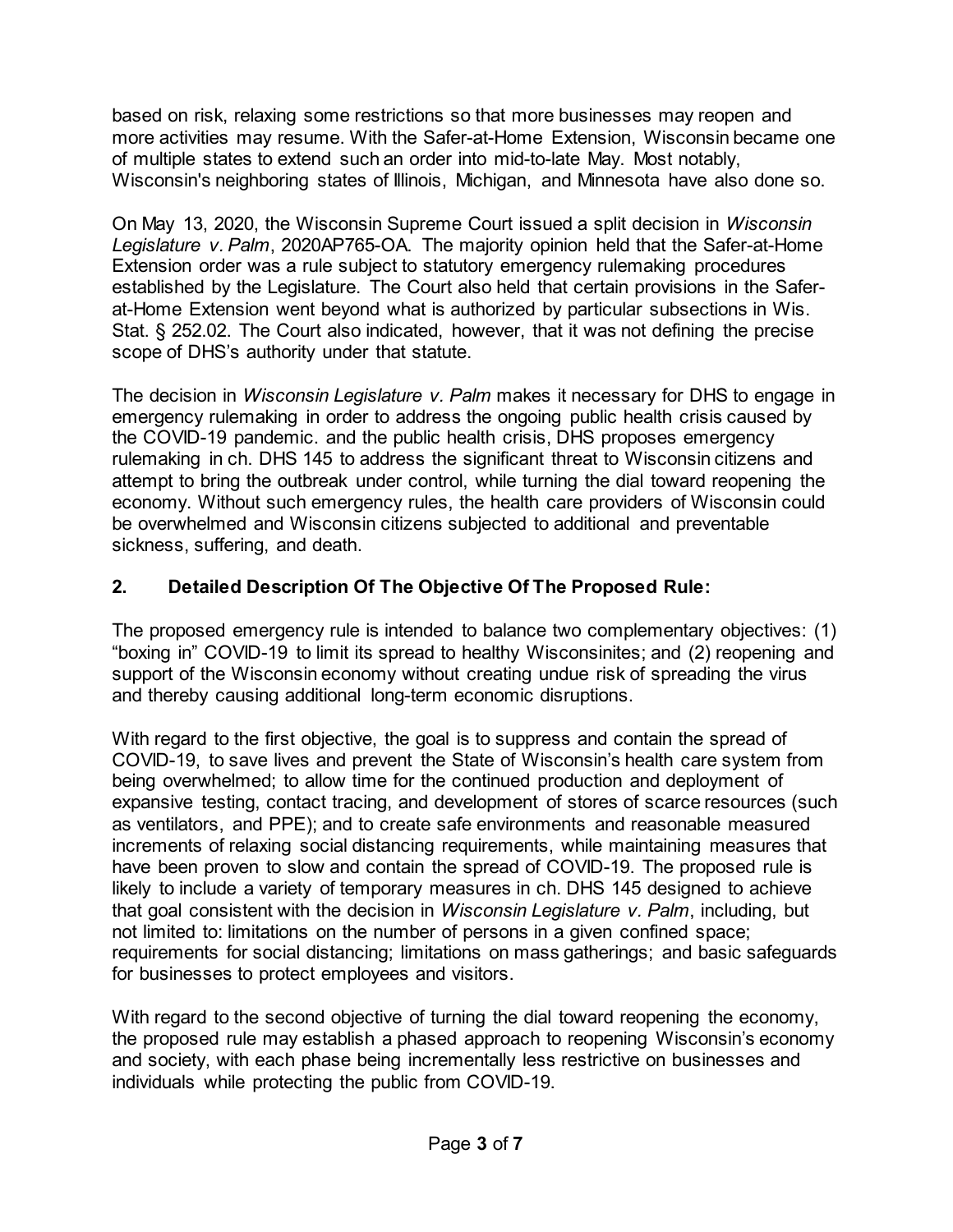## **3. Description Of The Existing Policies Relevant To The Rule, New Policies Proposed To Be Included In The Rule, And An Analysis Of Policy Alternatives:**

Because there is no vaccine and no treatment for COVID-19 there is presently no viable alternative to the kinds of social distancing, reducing in-person contact, and related measures to control the spread of the disease that have been adopted in most states. Procedurally, the only alternative to proceeding with emergency rulemaking would be legislative action to address the goals of the proposed emergency rule.

The proposed rule may model Wisconsin's phased reopening plan on federal guidelines that suggest states take a phased approach to reopening. The federal guidelines recommend a three-phase approach with a focus on downward trajectory of symptoms and cases, as well as having robust systems in place for the State of Wisconsin's hospitals. DHS previously articulated such an approach in Emergency Order #31, the Badger Bounce Back, which was designed to work in tandem with Emergency Order #28. Accordingly, the proposed emergency rule may re-articulate some or all the parameters specified in Badger Bounce Back and balance them against the goals inherent in the Safer-at-Home Extension, consistent with the Supreme Court's order. The proposed rule may also look at other models and guidelines for social distancing and reopening Wisconsin, including the approaches taken by other states. The proposed rule will recognize that opening up the economy without thoughtful evaluation of the risk of infection to Wisconsin citizens could cause the rate of infection to spike, deteriorating the progress that has been made, and potentially triggering extensive spread of COVID-19. The proposed rule will implement measures to reduce and slow the rate of infection of COVID-19, to reduce strain on the health care system, to mitigate economic hardship, and to save lives.

## **4. Detailed Explanation Of Statutory Authority For The Rule (Including The Statutory Citation And Language):**

DHS has the explicit authority and duty to make rules to protect the public in the event of an outbreak of a communicable disease under s. 252.02, Stats.:

*252.02 Powers and duties of department.*

*. . .* 

*(3) The department may close schools and forbid public gatherings in schools, churches, and other places to control outbreaks and epidemics.*

*(4) Except as provided in ss. 93.07(24)(e) and 97.59, the department may promulgate and enforce rules or issue orders for guarding against the introduction of any communicable disease into the state, for the control and suppression of communicable disease, for the quarantine and disinfection of persons, localities and things infected or*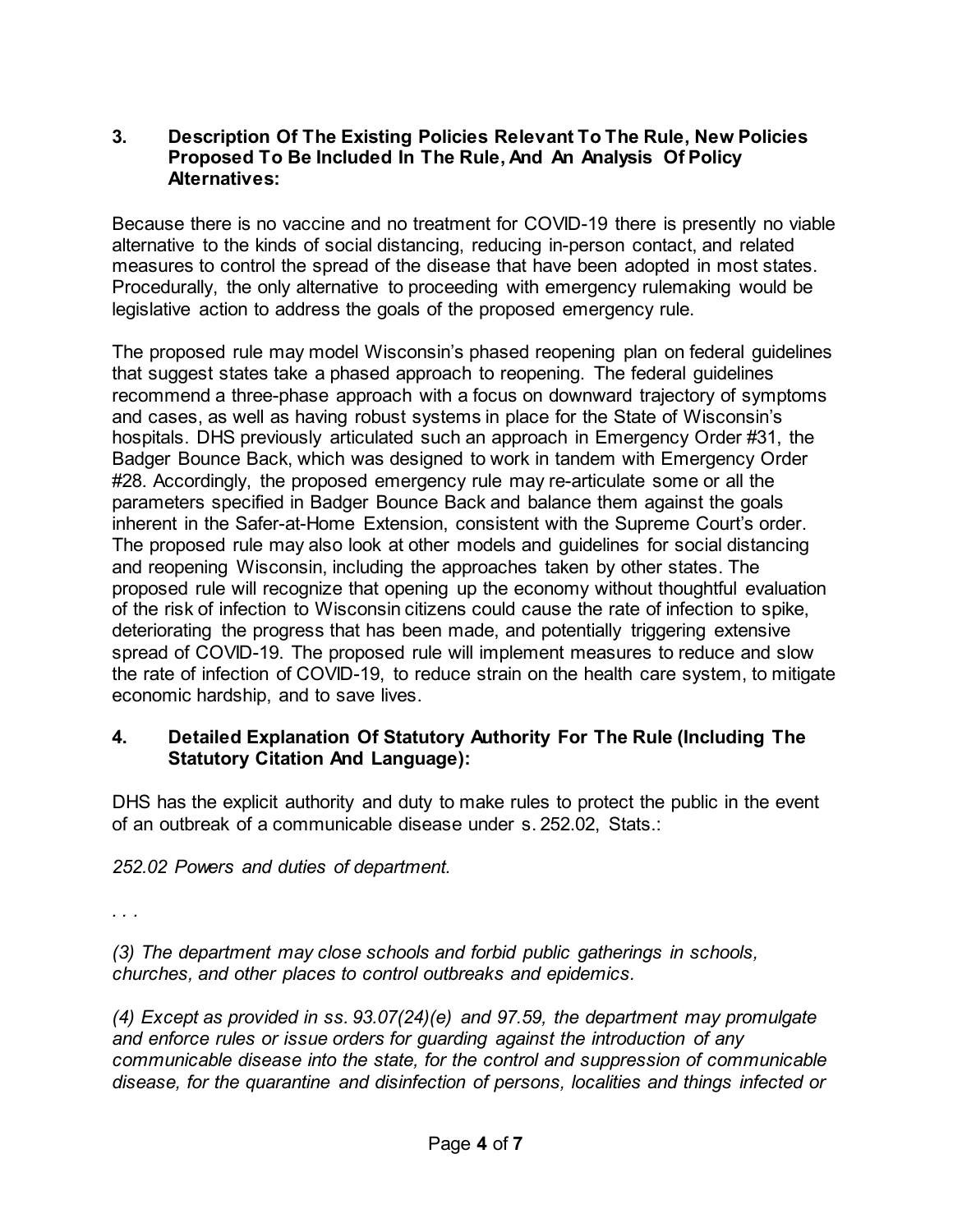*suspected of being infected by a communicable disease and for the sanitary care of jails, state prisons, mental health institutions, schools, and public buildings and connected premises. Any rule or order may be made applicable to the whole or any specific part of the state, or to any vessel or other conveyance.*

*. . .* 

*(6) The department may authorize and implement all emergency measures necessary to control communicable diseases.*

The department's rulemaking and emergency rulemaking authority is further provided in ss. 227.11 and 227.24, Stats.:

*227.24 Emergency rules; exemptions.*

#### *(1) Promulgation*

*(a): An agency may, except as provided in s. 227.136 (1), promulgate rule as an emergency rule without complying with the notice, hearing, and publication requirements under this chapter if preservation of the public peace, health, safety, or*  welfare necessitates putting the rule into effect prior to the time it would take effect if the *agency complied with the procedures.*

*227.11 Agency rule-making authority.*

. . .

*(2) Rule-making authority is expressly conferred on an agency as follows:*

*(a) Each agency may promulgate rules interpreting the provisions of any statute enforced or administered by the agency, if the agency considers it necessary to effectuate the purpose of the statute, but a rule is not valid if the rule exceeds the bounds of correct interpretation. All of the following apply to the promulgation of a rule interpreting the provisions of a statute enforced or administered by an agency:*

*1. A statutory or nonstatutory provision containing a statement or declaration of legislative intent, purpose, findings, or policy does not confer rule-making authority on the agency or augment the agency's rule-making authority beyond the rule-making authority that is explicitly conferred on the agency by the legislature.*

*2. A statutory provision describing the agency's general powers or duties does not confer rule-making authority on the agency or augment the agency's rule-making authority beyond the rule-making authority that is explicitly conferred on the agency by the legislature.*

*3. A statutory provision containing a specific standard, requirement, or threshold does not confer rule-making authority to promulgate, enforce, or administer a rule that contains a standard, requirement, or threshold that is more restrictive than the standard, requirement, or threshold contained in the statutory provision.*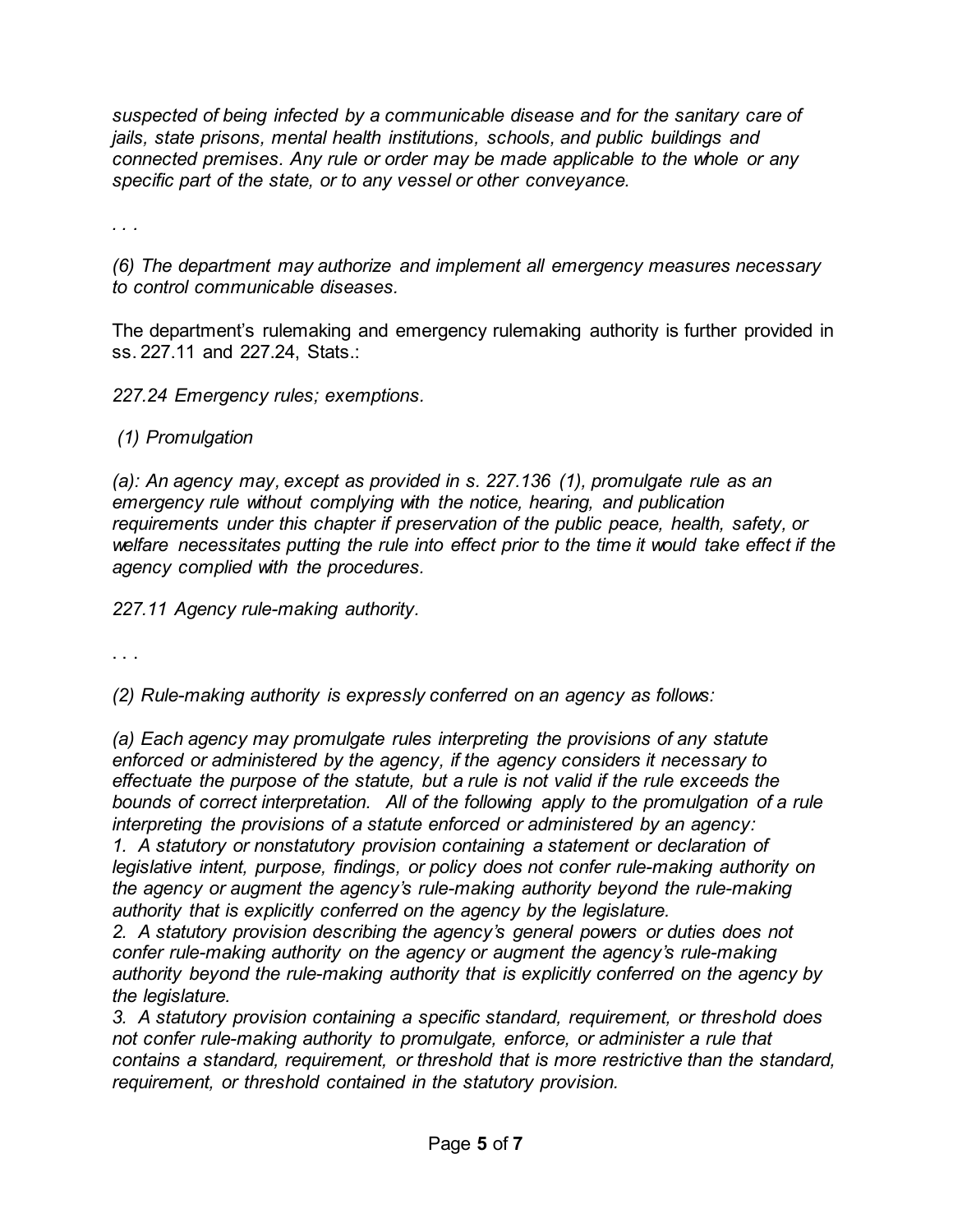Under these statutes, DHS is explicitly delegated the authority to promulgate rules as necessary for the control and suppression of communicable disease in this state, including COVID-19, and for the quarantine and disinfection of persons, localities, or things infected or suspected of being infected by COVID-19. DHS further has clear, broad, and explicit authority to close schools and forbid public gatherings in schools, churches, or other places. This statutory delegation of authority does not impose any bright-line rule as to the gathering sizes DHS may require or on the places where such limits may be put into effect. Instead, DHS is authorized to impose such controls to the extent DHS finds they are necessary to "control outbreaks and epidemics." DHS is further granted the explicit authority to implement all other emergency measures necessary to control communicable diseases, and DHS has explicit authority to make its rules applicable to the whole or any specific part of the state.

The majority opinion in *Wisconsin Legislature v. Palm* held that the Safer-at-Home Extension order was a rule subject to statutory emergency rulemaking procedures, and thereby affirmed DHS's rulemaking authority under Wis. Stat. § 252.02. The majority also held that certain provisions in the Safer-at-Home Extension went beyond what is authorized by particular subsections in Wis. Stat. § 252.02, but did not define the precise scope of DHS's authority under that statute.

In drafting the proposed rule, part of DHS's decision process will include a determination of which measures DHS finds are necessary to control the spread of COVID-19 and to prevent and control further outbreaks of the disease, within applicable constitutional and statutory limits. Due to the demonstrated communicability of COVID-19 and the potential for deadly effects if COVID-19 is allowed to spread unchecked, DHS has determined that continued social distancing and other measures to be considered as described above will be necessary going forward to control the spread of COVID-19 and ensure the health, safety, and welfare of the people of Wisconsin.

Finally, like all agencies, DHS has been delegated the explicit statutory authority to promulgate rules interpreting the provisions of any statute enforced or administered by" DHS, to the extent that DHS "considers it necessary to effectuate the purpose of the statute." Wis. Stat. s. 227.11 (2) (a). The emergency rules drafted pursuant to this statement of scope will interpret provisions of chapter 252 of the Wisconsin statutes to the extent necessary to effectuate the purpose of those statutes.

## **5. Estimate Of Amount Of Time That State Employees Will Spend Developing The Rule And Of Other Resources Necessary To Develop The Rule:**

Due to the nature of the emergency, DHS will proceed as quickly as possible to develop the rule. DHS estimates that it will take an indeterminate number of hours to develop this emergency rule due to the novel situation and the constantly changing and uncertain nature of the pandemic. Beyond state employee time, additional resources may be required to ensure that the rule adequately protects the lives of Wisconsinites.